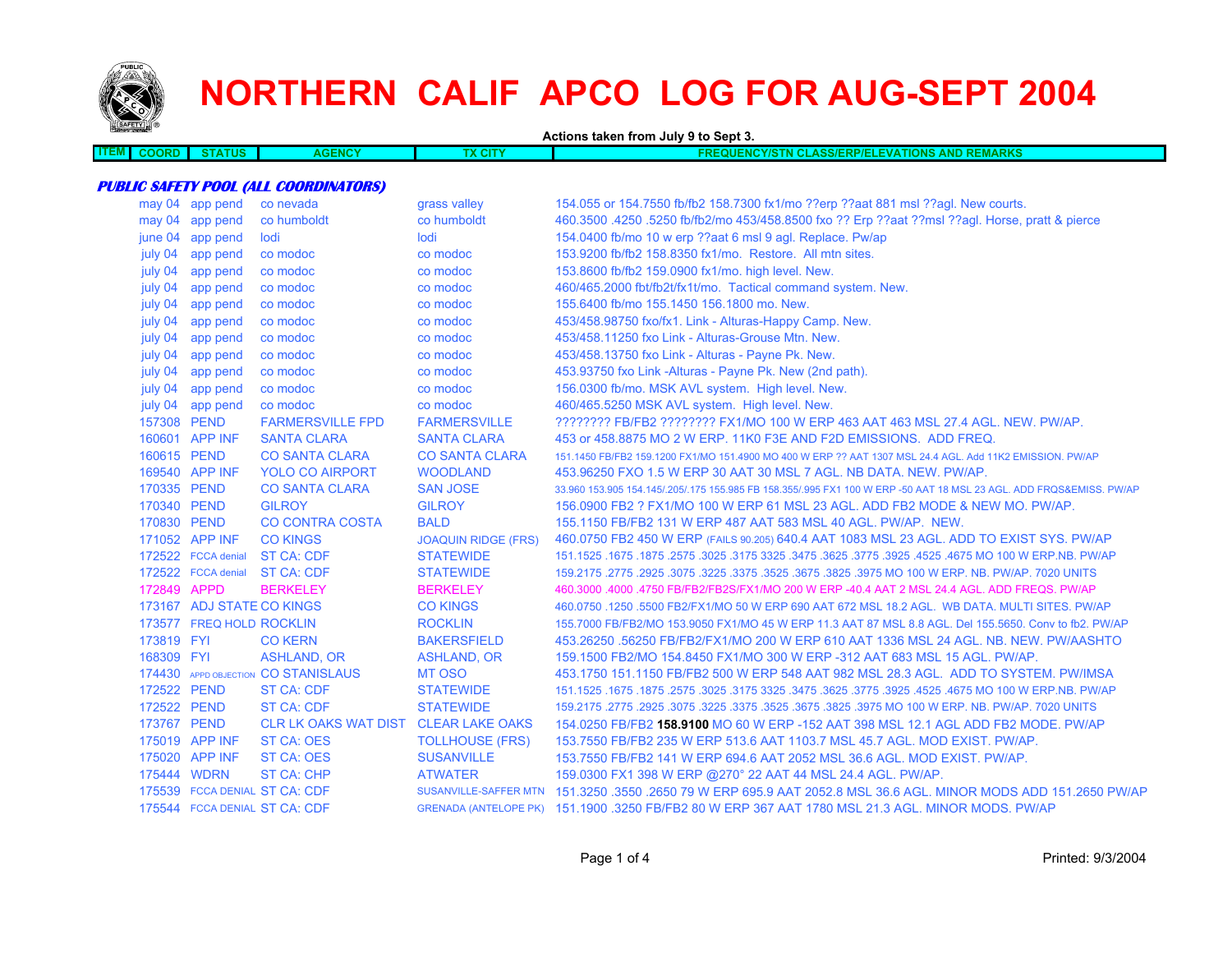|             |                | 174518 OFFICE HOLD JACKSON RANCHERIA | <b>JACKSON</b>            | 451.1750 .2750 452.2500 .4750 .6750 .9750 461.2500 .5750 FB/MO 177 W ERP 163 AAT 486 MSL 27 AGL. PW/AP |
|-------------|----------------|--------------------------------------|---------------------------|--------------------------------------------------------------------------------------------------------|
|             |                | 175615 FCCA DENIAL ST CA: CDF        | <b>SUSANVILLE</b>         | 151.2500 .2800 FB 159.3000 .3300 .4050 FX1 238 W ERP -146.3 AAT 1387.4 MSL 24.4 AGL, MINOR MODS, PW/AP |
| 176014 APPD |                | <b>CO PLACER</b>                     | <b>CO PLACER</b>          | 460/465.53750 MO 5 W ERP NB. 2459 & 2474 MO 2 W ERP. Bomb robot. PW/AP                                 |
| 176330 APPD |                | <b>ST CA: OES</b>                    | <b>WOODLAND</b>           | 159.1350 .1950 FX1 100 W ERP 53.9 AAT 21 MSL 54.9 AGL. MINOR MODS. DEL 33.66 .98 PW/AP                 |
| 176331 APPD |                | ST CA: OES                           | <b>STATEWIDE</b>          | 154.9200 155.4750 FB2T 110 W ERP. PW/AP                                                                |
| 176404 PEND |                | <b>CO PLACER</b>                     | LK TAHOE AREA             | 151.0400 151.1150 FB/FB2 155.9100 156.2100 MO 250 W ERP 227 AAT 2283 MSL 27 AGL. YP/AP                 |
| 176409 PEND |                | <b>SANTA ROSA</b>                    | <b>SANTA ROSA</b>         | 460/465.0875 6 W ERP -54.9 AAT 24.9 MSL 7 AGL. NEW. PW/AP. IRRIGATION SYS.                             |
|             | 176415 APP INF | ST CA: CDF                           | PINE GROVE (ZION)         | 151.4300 FB/FB2 135 W ERP 304 AAT                                                                      |
| 176419 APPD |                | ST CA: OES                           | <b>OROVILLE (BLOOMER)</b> | 153.7550 FB/FB2 204 W ERP 518.2 AAT 914.4 MSL 54.9 AGL. MINOR MODS. PW/AP                              |
| 176421 APPD |                | <b>ST CA: DWR</b>                    | <b>OROVILLE (BLOOMER)</b> | 151.2350 FB/FB2 135 W ERP 518.2 AAT 914.4 MSL 54.9 AGL, MINOR MODS, PW/AP                              |
| 176423 APPD |                | ST CA: DOJ                           | <b>OROVILLE (BLOOMER)</b> | 154,6800 FB/FB2 135 W ERP 518.2 AAT 914.4 MSL 54.9 AGL, MINOR MODS, PW/AP                              |
| 176435 APPD |                | <b>RED BLUFF</b>                     | <b>RED BLUFF</b>          | 155.8200 FB/FB2 158.9550 MO 110 W ERP -15.8 AAT 91 MSL ?? AGL. PW/AASHTO                               |
| 176516 PEND |                | ST CA: CDF                           |                           | PINE GROVE (AMA) ZION 151.1900 151.2650 FB/FB2 170 W ERP 304 AAT 902.2 MSL 43.3 AGL. PW/AP             |
| 176522 APPD |                | <b>ST CA: OES</b>                    | <b>OAKLAND</b>            | 153.7550 FB 154.9800 FX1 100 W ERP -2.7 AAT 9.1 MSL 73.8 AGL. MINOR MODS. PW/AP                        |
|             | 176523 APP INF | <b>ST CA: OES</b>                    | <b>VISALIA</b>            | 159.1350 159.1950 FX1 89 W ERP 36.6 AAT 103.6 MSL 30.5 AGL. DEL 33 MHZ. PW/AP.                         |
| 176548 APPD |                | <b>CO SONOMA</b>                     | <b>CO SONOMA</b>          | 155.1000 FB/FB2/FB2T/MO 155.8350 FX1/MO 40 W ERP 428 AAT 732 MSL 74 AGL. PW/AP. RESTORE                |
| 176551 PEND |                | <b>CO SANTA CLARA</b>                | <b>CO SANTA CLARA</b>     | 155.7000 156.2100 FB/FB2 110 W ERP 108 AAT 454 MSL 41.5 AGL. MINOR MODS & ADD NB. PW/AP                |
| 176552 APPD |                | <b>SANGER</b>                        | <b>SANGER</b>             | 154.3400 FB2/MO 155.0550 MO 150.8050 FX1/MO 100 W ERP 22.6 AAT 91.4 MSL 46.0 AGL. PW/IMSA.             |
| 176558 PEND |                | <b>CO SANTA CLARA</b>                | <b>CO SANTA CLARA</b>     | 154.2500 FB2 154.1450 MO 158.3550* MO 100 W ERP 108 AAT 454.1 MSL 30.5 AGL. MINOR MODS                 |
| 176568 APPD |                | ST CA: CDF                           | <b>REDDING</b>            | 159.13500 .19500 FX1 63 W ERP 1.8 AAT 153 MSL 21 AGL. MOD EXIST. PW/AP.                                |
| 176570 APPD |                | CO SONOMA                            | CO SONOMA                 | 155.2650 FB 155 W ERP 61.3 AAT 1051 MSL 65.5 AGL. RESTORE. PW/AP                                       |
| 176571 APPD |                | ST CA: CDF                           | <b>GRASS VALLEY</b>       | 151.2800 FB 110 W ERP 176 AAT 953.1 MSL 30.5 AGL. CORRECTS FCC ERROR. PW/AP.                           |
| 176550 APPD |                | ST CA: OES                           | PINE GROVE (MT ZION)      | 153.7550 FB/FB2 148 W ERP 304.2 AAT 902.2 MSL 43.3 AGL. MINOR MOD. PW/AP.                              |
| 176584 APPD |                | ST CA: P&R                           | N COAST HI LEV            | 151.4750 FB/FB2/MO 158.8650 FX1/MO 230 W ERP 741 AAT 48.8 AGL. MINOR MODS, PW/AP                       |
| 176612 APPD |                | <b>CUPERTINO</b>                     | <b>CUPERTINO</b>          | 158.9250 FB/MO 55 W ERP -109 AAT 110 MSL 12 AGL. NEW. PW/IMSA                                          |
| 176687 APPD |                | <b>FRESNO</b>                        | <b>FRESNO</b>             | 453.5250 FB/FB2 75 W ERP 82 AAT 90 MSL 72 AGL. ADD TO EXIST. PW/AP.                                    |
| 176688 APPD |                | <b>FRESNO</b>                        | <b>FRESNO</b>             | 453.8000 FB/FB2 75 W ERP 82 AAT 90 MSL 72 AGL. ADD TO EXIST. PW/AP.                                    |
| 176783 APPD |                | <b>REEDLEY</b>                       | <b>REEDLEY</b>            | 155.9400 FB/FB2/MO 158.9550 FX1/MO 100 W ERP 33.1 AAT 106.4 MSL 81.1 AGL. MOD EXIST. PW/AP             |
| 176843 APPD |                | <b>MANTECA</b>                       | MANTECA                   | 458.11250 FXO/FXOT 6 W ERP -2.5 AAT 43 MSL 5 AGL. IRRIG SYS. PW/AP                                     |
| 176879 APPD |                | <b>PITTSBURG</b>                     | <b>PITTSBURG</b>          | 155.8800 FB/MO 100 W ERP -47.6 AAT 46 MSL 17 AGL. RESTORE. PW/AP                                       |
| 176885 APPD |                | ST CA: CHP                           | OROVILLE (BLOOMER)        | 460.4500 FB/FB2 398 W ERP 518.2 AAT 914 MSL 54.9 AGL. MOD EXIST. PW/AP                                 |
| 176899 APPD |                | ST CA: OES                           | OROVILLE (BLOOMER)        | 453.8750 FB/FB2 237 W ERP 518.2 AAT 914 MSL 54.9 AGL. MOD EXIST. PW/AP                                 |
| 176902 APPD |                | ST CA: OES                           | OROVILLE (BLOOMER)        | 154.2200 FB/FB2 187 W ERP 518.2 AAT 914 MSL 54.9 AGL. MOD EXIST. PW/AP                                 |
| 176903 APPD |                | ST CA: CDF                           | OROVILLE (BLOOMER)        | 151.4300 FB/FB2 135 W ERP 518.2 AAT 914 MSL 54.9 AGL. MOD EXIST. PW/AP                                 |
| 176915 APPD |                | ST CA: CDF                           | SUSANVILLE (ROOF)         | 151.1900 .2500 FB/FB2 200 W ERP 627 AAT 2316 MSL 19.8 AGL. ADD .2500 PW/AP                             |
| 176917 APPD |                | ST CA: DOT                           | PINE GROVE (ZION)         | 47.1000 FB 91 W ERP 304.8 AAT 902.2 MSL 43.9 AGL. MOD EXIST. PW/AP                                     |
| 176843 APPD |                | <b>MANTECA</b>                       | <b>MANTECA</b>            | 458.1125 FXO/FXOT 6 W ERP - 2.5 AAT 43 MSL 5 AGL. 11K2F1D. PW/AP                                       |
| 176879 APPD |                | <b>PITTSBURG</b>                     | <b>PITTSBURG</b>          | 155.8800 FB/MO. RESTORE, EXISTS. PW/AP                                                                 |
| 176966 APPD |                | <b>CO SANTA CLARA</b>                | <b>CO SANTA CLARA</b>     | 151.1450 FB VARIOUS LOCATIONS. PW/AP                                                                   |
| 176967 APPD |                | <b>CO SANTA CLARA</b>                | <b>CO SANTA CLARA</b>     | 151.0550 FB VARIOUS LOCATIONS. PW/AP                                                                   |
| 176969 APPD |                | <b>CO SANTA CLARA</b>                | <b>CO SANTA CLARA</b>     | VARIOS LOC. EXIST FREQS. MINOR MODS. PW/AP                                                             |
| 177038 APPD |                | <b>CO CALAVERAS</b>                  | <b>CO CALAVARAS</b>       | 151.0100 .0400 .0550 FB/FB2 155.0850 .9550 .8650 FX1/MO 90 W ERP 637 AAT 1829 MSL 36 AGL. PW/AP        |
| 177067 APPD |                | <b>ST CA: DWR</b>                    | MT ZION (AMA)             | 151.2050 FB/FB2 68 W ERP 304 AAT 902.2 MSL 43.3 AGL. NEW TOWER. PW/AP                                  |
| 177147 APPD |                | <b>ST CA: OES</b>                    | <b>SHAFFER MTN (LAS)</b>  | 155.7000 FB/FB2 97 W ERP 709 AAT 2052 MSL 36.6 AAT. MINOR MOD. PW/AP                                   |
| 177161 APPD |                | <b>CO PLACER</b>                     | <b>TAHOE CITY</b>         | 155,6700 FX1 10 W ERP -94.3 AAT 1937.6 MSL 25.9 AGL, RELOCATE, PW/AP                                   |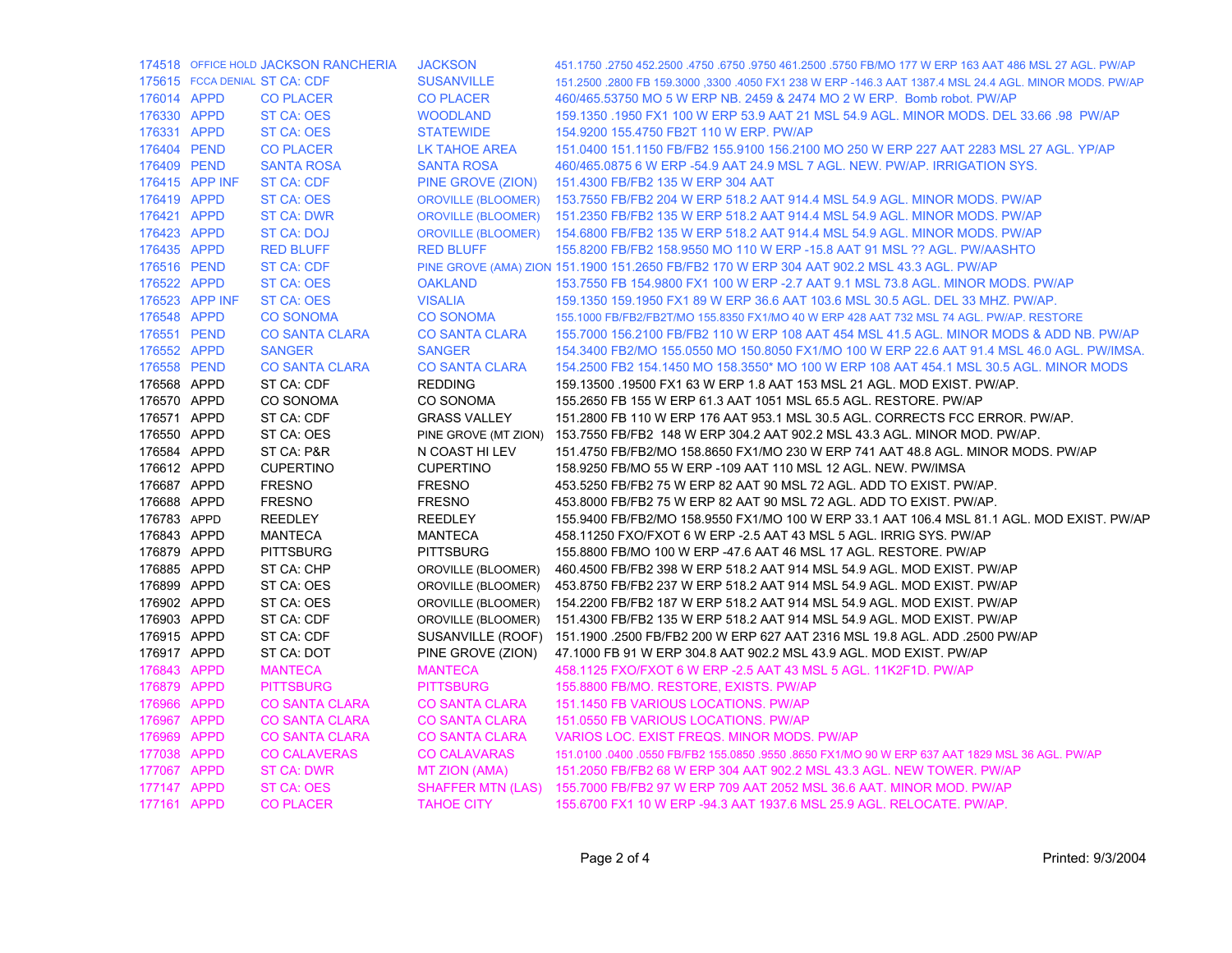| 177182 APPD | ST CA: CHP         | <b>SALINAS</b>          | 42.3400 .4600 FB 154.6800 .9200 .4600 FB 158 W ERP -315 AAT 18.4 MSL 30.5 AGL, RELOCATE, PW/AP      |
|-------------|--------------------|-------------------------|-----------------------------------------------------------------------------------------------------|
| 177185 APPD | <b>CO PLACER</b>   | <b>TAHOE CITY</b>       | 453/458.4250 FB/FB2/FX1/MO -94.3 AAT 1937.6 MSL 25.9 AGL. RELOCATE. PW/AP.                          |
| 177186 APPD | <b>CO SONOMA</b>   |                         | MT BARHAM (S ROSA) 154.17500 FB 57 W ERP 325 AAT 487 MSL 65.5 AGL. MINOR MOD. PW/AP                 |
| 177221 APPD | ST CA: CHP         | MT ZION (AMA)           | 42.3400 .5600 FB 63 W ERP 304 AAT 902.2 MSL 43.3 AGL. NEW TOWER, PW/AP                              |
| 177237 APPD | ST CA: CDF         | <b>BLOOMER (BUT)</b>    | 151,2650,3500 FB/FB2 135 W ERP 627 AAT 2316 MSL 19.8 AGL, PW/AP                                     |
| 177249 APPD | <b>MARYSVILLE</b>  | <b>MARYSVILLE</b>       | 458,8750 FX1 50 W ERP 6.1 M RULE, PW/AP                                                             |
| 177259 APPD | ST CA: CHP         | <b>BLOOMER (BUT)</b>    | 42.3400 .5000FB 50 W ERP 627 AAT 2316 MSL 19.8 AGL. PW/AP                                           |
| 177305 APPD | ST CA: CDF         | SUGARLOAF (SHA)         | 151.1600 FB/FB2 100 W ERP 410 AAT 1201.5 MSL 10.7 AGL. NEW. PW/AP.                                  |
| 177310 APPD | <b>CO MONTEREY</b> | <b>SALINAS</b>          | 155,0850 FB/FB2/MO 153,9650 FX1/MO 50 W ERP -86.1 AAT 86.6 MSL 6.1 AGL, PW/AP                       |
| 177310 APPD | <b>CO MONTEREY</b> | <b>SALINAS</b>          | 155,0850 FB/FB2/MO 153,9650 FX1/MO 50 W ERP -86.1 AAT 86.6 MSL 6.1 AGL, PW/AP                       |
| 177315 APPD | <b>CO MONTEREY</b> | <b>CO MONTEREY</b>      | 151.1600 .3400 FB/MO 200 W ERP VARIOUS AAT, MSL, AGL. ADD STNS TO EXIST, PW/AP.                     |
| 177351 APPD | <b>CO PLACER</b>   | <b>MT ROSE (WASHOE)</b> | 161.8250 .8500 FB/FB2 157.2250 .2500 MO 6 W ERP 1045 AAT 3100 MSL 16.5 AGL, YW/AP,                  |
| 177359 APPD | <b>CO PLACER</b>   | MT PLUTO (PLA)          | 161.8250 .8500 FB/FB2 157.2250 .2500 MO 17 W ERP 600.6 AAT 2622 MSL 36.9 AGL, YW/AP,                |
| 177463 PEND | CO SOLANO          | CO SOLANO               | 155.1600 FB/FB2 156.1500 .0900 FX1/MO 100 W ERP ?? AAT ?? MSL ?? AGL. PW/AP                         |
| 177514 APPD | ST CA: CHP         | ???                     | 42.1200 .3400 .4600 FB 458.2000 465.3750 FX1 100 W ERP ?? AAT ?? MSL ?? AGL. NEW. PW/AP.            |
| 177616 APPD | ST CA: CHP         |                         | LOMA PRIETA (SCLA) 42.3400 .5400 FB/FB2 100 W ERP 801 AAT 1152.2 MSL 47.2 AGL. NEW. PW/AP           |
| 177762 APPD | ST CA: CDF         |                         | COULTERVILLE (MARIP) 151.2650 FB/FB2 205 W ERP 331 AAT 868.7 MSL 30.5 AGL. ADD FREQ TO EXIST. PW/AP |
|             |                    |                         |                                                                                                     |

#### **470-512 MHz POOL (800 Mhz listings are on page 4)**

nov 02 app pend st ca: oes bay area (coord chnl) ???.???? Fb/fb2/fx1/mo ?? W erp ?? Aat ??msl ??agl. Bay inter-agency intercom.